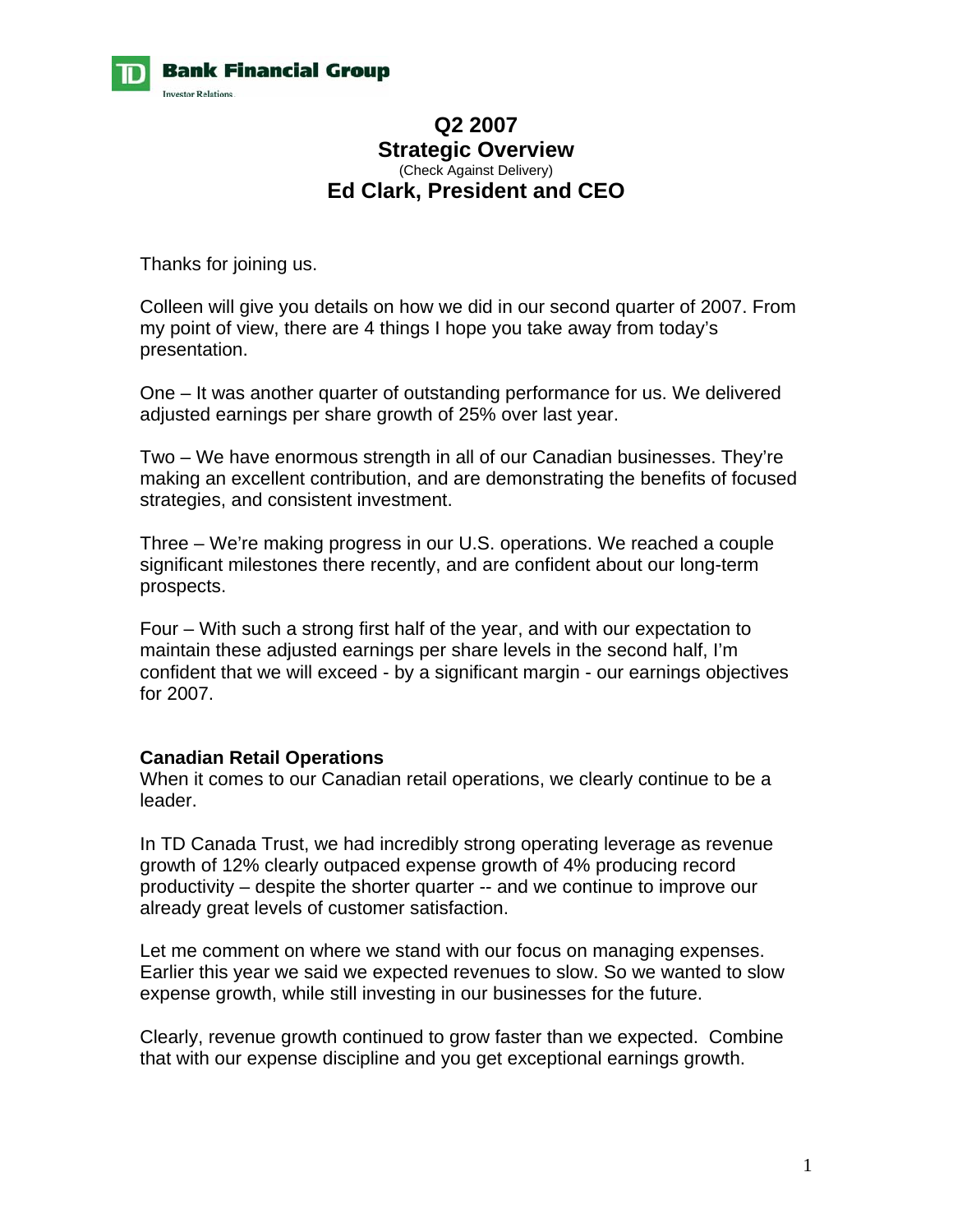

# **Bank Financial Group**

**Investor Relations.** 

We continue to worry about the effects of the high Canadian dollar on Central Canada. And we still expect some slowing in revenue growth -- but we will keep expenses growing less quickly so we maintain our 3% revenue / expense gap.

Canadian Wealth Management continues to perform well. Strong volumes in rising markets created a positive environment for our integrated offering. As a result of the action we took on re-pricing, our Discount Brokerage results were flat on a year over year basis, while good bottom line growth was exhibited by Mutual Funds and our advice-based businesses.

The strategy to grow our advice channels and Mutual Funds was one that we set out four years ago. The investments we made for the future - and continue to make - are really proving themselves out.

#### **Wholesale Bank**

Turning to Wholesale. We had an exceptionally strong quarter. In fact, the highest quarterly net income we've had since Q4 of 2001.

Our momentum as a top 3 dealer in Canada clearly continued this quarter as we were #1 in:

- -- Canadian equity underwriting
- -- mergers & acquisitions among the Canadian banks
- -- block trading
- -- government debt underwriting; and
- -- corporate debt underwriting

This business has really come a long way. The restructuring of our structured products business that we completed last year was not easy. It was the right move, removing long-tail risk, and complex risk management requirements. Now, what you're seeing this year is the power of the franchise that we've built. Yes, good markets clearly helped our performance. But the reality is: you're now seeing the outcome of the tough decisions and hard work that was going on in the Wholesale bank over the last few years.

Looking forward, we expect the second half of 2007 will look similar to the second half of 2006 in terms of earnings – a very good year for this business.

## **U.S. Operations**

In terms of our U.S. operations – both reached milestones recently.

With TD Banknorth, it was the successful privatization of the company – a positive outcome.

We know the US banking environment is particularly challenging right now and TD Banknorth is delivering below our expectations. As we outlined in our May 7<sup>th</sup>